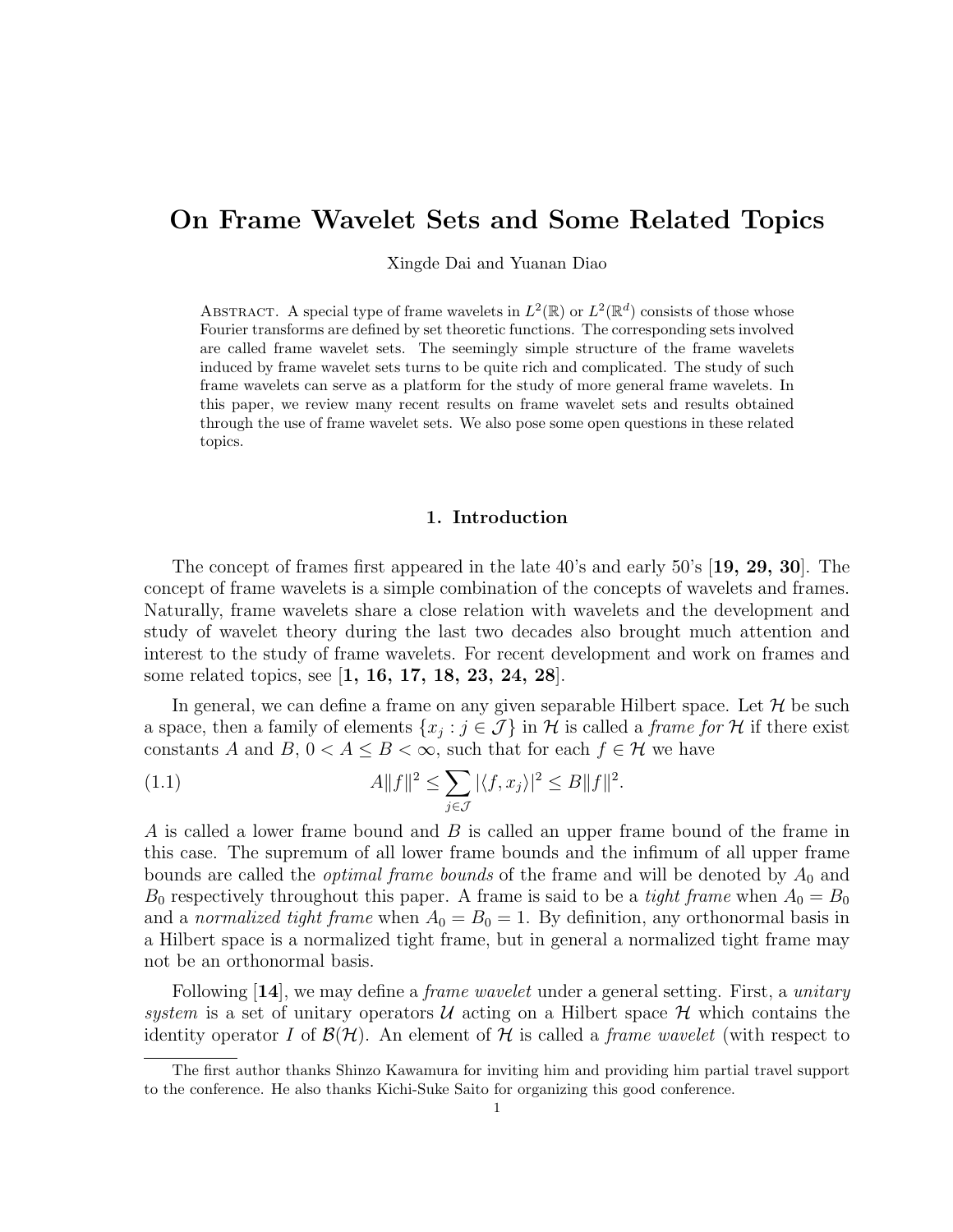the system  $\mathcal{U}$ ) if the family  $\{Ux : U \in \mathcal{U}\}\$ is a frame for  $\mathcal{H}$ . One can similarly define tight frame wavelets and normalized tight frame wavelets. However, for our purposes in this paper, we usually limit us to  $\mathcal{H} = L^2(\mathbb{R})$  or  $\mathcal{H} = L^2(\mathbb{R}^d)$ . Depending on how the unitary system  $U$  is chosen, we may then obtain different frame wavelets.

In this paper, we are mainly interested in a special type of frame wavelets, namely those whose Fourier transforms are set theoretic functions. More precisely, let E be a Lebesgue measurable set of finite measure. Define  $\psi \in L^2(\mathbb{R})$  by  $\widehat{\psi} = \frac{1}{\sqrt{2}}$  $\frac{1}{2\pi}\chi_E$ , where  $\widehat{\psi}$  is the Fourier transform of  $\psi$ . If  $\psi$  so defined is a frame wavelet for  $L^2(\mathbb{R})$  (with respect to the specified unitary system  $\mathcal{U}$ , then the set E is called a *frame wavelet set* (for  $L^2(\mathbb{R})$ ). Similarly, E is called a (normalized) tight frame wavelet set if  $\psi$  is a (normalized) tight frame wavelet. The case of  $L^2(\mathbb{R}^d)$  can be similarly treated.

## 2. Frame Wavelets with Respect to Dilation and Translation Operators

We define the dilation and translation operators, D and T on  $L^2(\mathbb{R})$  as follows.

$$
(Df)(x) = \sqrt{2}f(2x)
$$

$$
(Tf)(x) = f(x - 1),
$$

for any  $f \in L^2(\mathbb{R})$ . D, T are both unitary operators, i.e.,  $||Df|| = ||Tf|| = ||f||$  for any  $f \in L^2(\mathbb{R})$ . Thus  $\{D^nT^{\ell}: n,\ell \in \mathbb{Z}\} = \mathcal{U}(D,T)$  defines a unitary system. A frame wavelet for  $\mathcal{H} = L^2(\mathbb{R})$  with respect to  $\mathcal{U}(d,t)$  is simply a function  $\psi \in L^2(\mathbb{R})$  such that

(2.1) 
$$
\{D^{n}T^{\ell}\psi : n, \ell \in \mathbb{Z}\} = \{2^{\frac{n}{2}}\psi(2^{n}x - \ell) : n, \ell \in \mathbb{Z}\}\
$$

is a frame of  $L^2(\mathbb{R})$ . In other word, there exist  $0 < A \leq B < \infty$  such that

(2.2) 
$$
A||f||^2 \leq \sum_{n,\ell \in \mathbb{Z}} |\langle f, D^n T^{\ell} \psi \rangle|^2 \leq B||f||^2
$$

for all  $f \in L^2(\mathbb{R})$ . In the literature, the term frame wavelet for  $L^2(\mathbb{R})$  usually refers to a frame wavelet under this setting when the unitary system  $\mathcal U$  is not specified.

2.1. The Characterization Problem. Similar to the study of wavelets, an essential question in the study of frame wavelets is how to characterize them under the given unitary operating system. Under the setting of this section, the question is how to characterize a function  $\psi \in L^2(\mathbb{R})$  that is a frame wavelet with respect to  $\mathcal{U} = \{D^nT^{\ell} : n, \ell \in \mathbb{Z}\}.$  This problem remains open. However, a characterization of a normalized tight frame wavelet has been obtained [23] and we state the result below.

THEOREM 2.1. Let  $\psi$  be a fixed wavelet and let  $C_{\psi}(\mathcal{U}(D,T))$  be the local commutant at  $\psi$ , that is,  $C_{\psi}(\mathcal{U}(D,T))$  is the set of all bounded linear operators T acting on  $L^2(\mathbb{R})$  such that  $UT - TU = 0$  for any  $U \in \mathcal{U}(D, T)$ . Then  $f \in L^2(\mathbb{R})$  is a normalized tight frame wavelet if and only if there is a co-isometry  $A \in C_{\psi}(\mathcal{U}(D,T))$  (i.e.,  $A^*$  is an isometry) such that  $f = A\psi$ .

Furthermore, the following theorem provides a sufficient condition for a frame wavelet.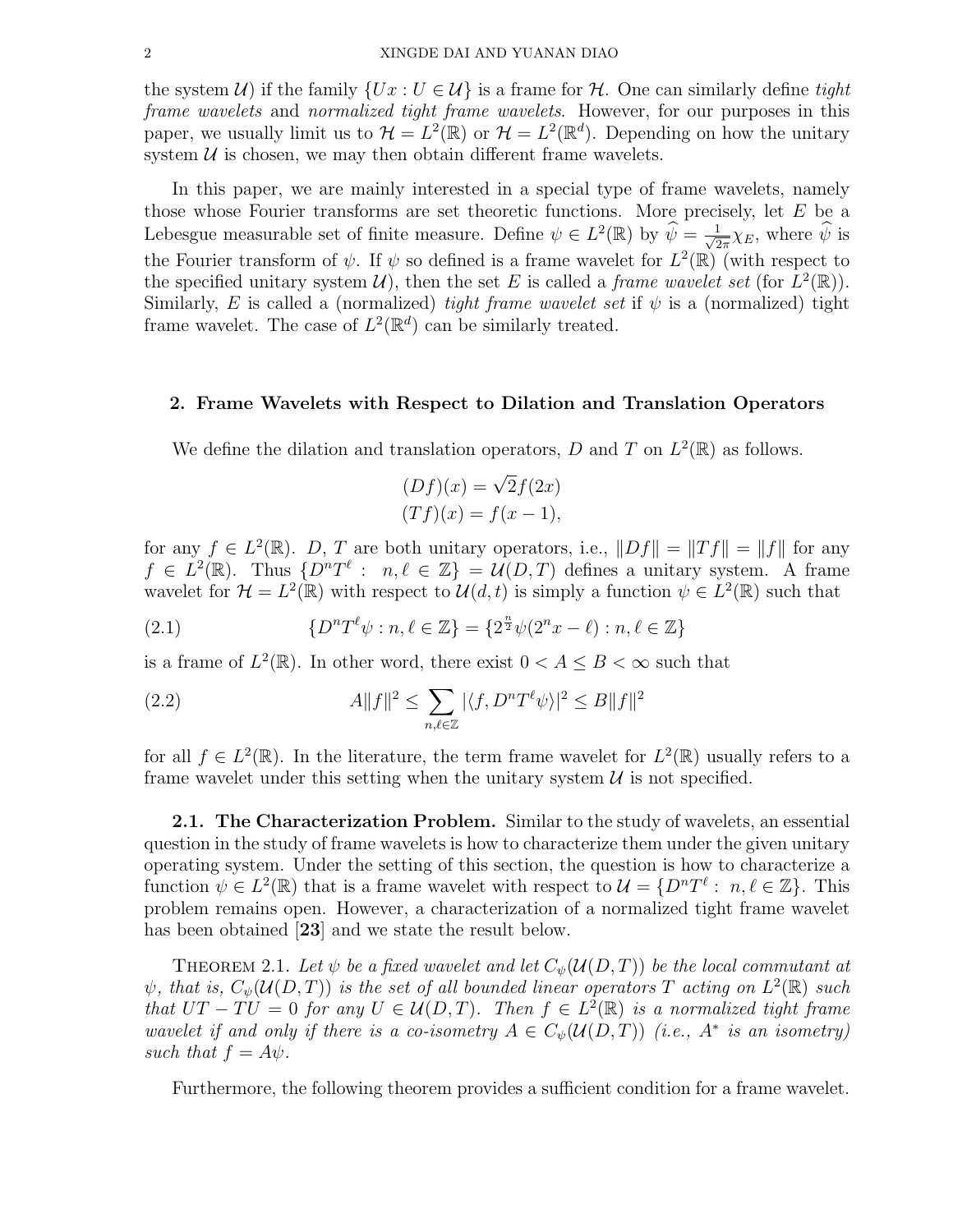THEOREM 2.2. [24] For  $\psi \in L^2(\mathbb{R})$ , define

$$
\underline{S}_{\psi} = \operatorname{ess} \inf_{\xi \in \mathbb{R}} \sum_{j \in \mathbb{Z}} |\widehat{\psi}(2^j \xi)|^2, \ \overline{S}_{\psi} = \operatorname{ess} \sup_{\xi \in \mathbb{R}} \sum_{j \in \mathbb{Z}} |\widehat{\psi}(2^j \xi)|^2
$$

and

$$
\beta_{\psi}(m) = \operatorname{ess} \sup_{\xi \in \mathbb{R}} \sum_{\mathbf{k} \in \mathbb{Z}} |\sum_{\mathbf{j} = 0}^{\infty} \widehat{\psi}(2^{\mathbf{j}} 2^{\mathbf{k}} \xi) \overline{\widehat{\psi}(2^{\mathbf{j}} (2^{\mathbf{k}} \xi + 2m\pi))}|.
$$

If

$$
A_{\psi} = \underline{S}_{\psi} - \sum_{q \in 2\mathbb{Z}+1} \left[ \beta_{\psi}(q) \beta_{\psi}(-q) \right]^{\frac{1}{2}} > 0,
$$

and

$$
B_{\psi} = \overline{S}_{\psi} + \sum_{q \in 2\mathbb{Z}+1} \left[ \beta_{\psi}(q) \beta_{\psi}(-q) \right]^{\frac{1}{2}} < \infty,
$$

then  $\psi$  is a frame wavelet with  $A_{\psi}$  as a lower frame bound and  $B_{\psi}$  as an upper frame bound.

Note that  $A_{\psi}$  and  $B_{\psi}$  in the above theorem are not necessarily the optimal bounds in general.

2.2. Frame Wavelet Sets with Respect to Dilation and Translation Operators. In an attempt to better understand the frame wavelets, we then turn our attention to study a much simpler subclass of frame wavelets whose Fourier transforms are simply set theoretic functions. More specifically, let  $E$  be a Lebesgue measurable set of finite measure. Define  $\psi \in L^2(\mathbb{R})$  by  $\widehat{\psi} = \frac{1}{\sqrt{2}}$  $\frac{1}{2\pi}\chi_E$ , where  $\widehat{\psi}$  is the Fourier transform of  $\psi$ . If  $\psi$  so defined is a frame wavelet for  $L^2(\mathbb{R})$  (with respect to the dilation and translation operators), then the set E is called a *frame wavelet set* (for  $L^2(\mathbb{R})$ ). Similarly, E is called a (normalized) tight frame wavelet set if  $\psi$  is a (normalized) tight frame wavelet. We wish to characterize (tight, normalized tight) frame wavelet sets. Toward this direction, a characterization of the tight frame wavelet sets has been successfully obtained (this would include the normalized tight frame wavelet sets as a special case), and some fairly useful necessary conditions and sufficient conditions for frame wavelet sets are also obtained. However, the characterization of frame wavelet sets in general remains an open question. Before we state these results, we will need to introduce some terms and definitions.

Let F be the Fourier-Plancherel transform on  $\mathcal{H} = L^2(\mathbb{R})$ : if  $f, g \in L^1(\mathbb{R}) \cap L^2(\mathbb{R})$ , then

$$
(\mathcal{F}f)(s) = \frac{1}{\sqrt{2\pi}} \int_{\mathbb{R}} e^{-ist} f(t) dt = \widehat{f}(s),
$$

and

$$
(\mathcal{F}^{-1}g)(t) = \frac{1}{\sqrt{2\pi}} \int_{\mathbb{R}} e^{ist} g(s) ds.
$$

For a bounded linear operator S on  $L^2(\mathbb{R})$ , we will denote  $\mathcal{FSF}^{-1}$  by  $\widehat{S}$ . We have  $\widehat{D} = D^{-1}$ and  $\widehat{T}f = e^{is} \cdot f$ . Notice that F is a unitary operator and that (2.2) is equivalent to

(2.3) 
$$
A||f||^2 \leq \sum_{n,\ell \in \mathbb{Z}} |\langle f, \widehat{D}^n \widehat{T}^{\ell} \widehat{\psi} \rangle|^2 \leq B||f||^2, \ \forall f \in L^2(\mathbb{R}).
$$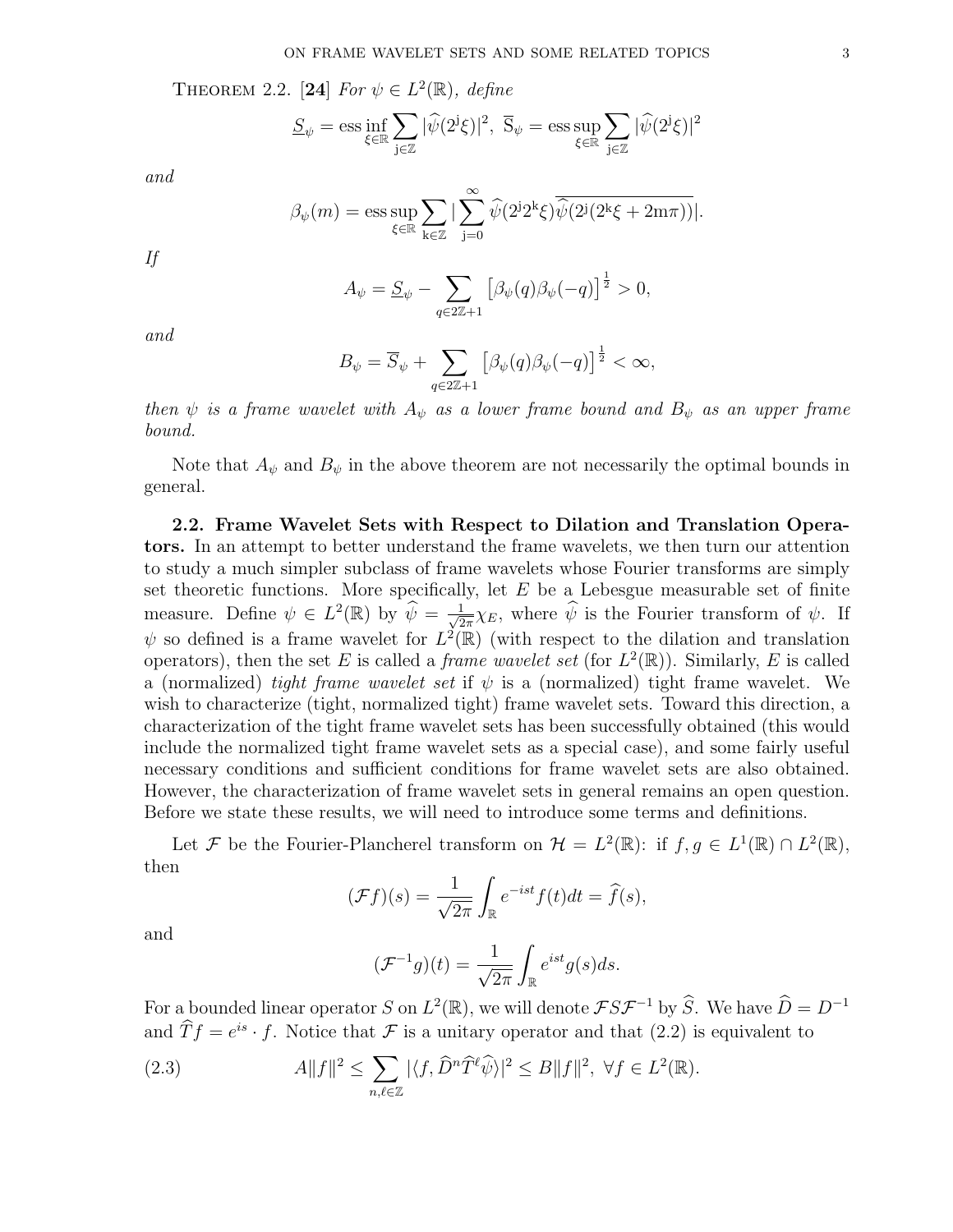Let E be a measurable set. We say that  $x, y \in E$  are  $\stackrel{\delta}{\sim}$  equivalent if  $x = 2^n y$  for some integer n. The  $\delta$ -index of a point x in E is the number of elements in its  $\stackrel{\delta}{\sim}$  equivalent class and is denoted by  $\delta_E(x)$ . Let  $E(\delta, k) = \{x \in E : \delta_E(x) = k\}$ . Then E is the disjoint union of the sets  $E(\delta, k)$ . Let  $\overline{a}$ ´

$$
\delta(E) = \bigcup_{n \in \mathbb{Z}} 2^{-n} \Big( E \cap \big( [-2^{n+1}\pi, -2^n\pi) \cup [2^n\pi, 2^{n+1}\pi) \big) \Big).
$$

The above is a disjoint union if and only if  $E = E(\delta, 1)$ . Similarly, we say that  $x, y \in E$ are  $\overline{\sim}$  equivalent if  $x = y + 2n\pi$  for some integer n. The  $\tau$ -index of a point x in E is the number of elements in its  $\sim \infty$  equivalent class and is denoted by  $\tau_E(x)$ . Let  $E(\tau, k) = \{x \in$  $E: \tau_E(x) = k$ . Then E is the disjoint union of the sets  $E(\tau, k)$ . Define  $\frac{1}{2}$ 

$$
\tau(E) = \bigcup_{n \in \mathbb{Z}} \left( E \cap \left[ 2n\pi, 2(n+1)\pi \right) - 2n\pi \right).
$$

Again, this is a disjoint union if and only if  $E = E(\tau, 1)$ . If E is of finite measure, then  $E(\tau,\infty)$  is of zero measure. Each  $E(\delta,k)$  (resp.  $E(\tau,k)$ ) can be further decomposed into k disjoint copies  $E^{(j)}(\delta, k)$  (resp.  $E^{(j)}(\tau, k)$ ). But these decompositions are not unique in general. However, under any given such decomposition, we will define  $\Delta(E)$  =  $\cup_{k\in\mathbb{Z}}E^{(1)}(\delta,k).$ 

We are now ready to state the characterization theorem for the tight frame wavelet sets.

THEOREM 2.3.  $[10]$  Let E be a Lebesgue measurable set with finite measure. Then E is a tight frame wavelet set if and only if  $E = E(\tau, 1) = E(\delta, k)$  for some  $k \geq 1$  and  $\cup_{n\in\mathbb{Z}}2^nE = \mathbb{R}$ . In particular, E is a normalized tight frame wavelet set if and only if  $E = E(\tau, 1) = E(\delta, 1)$  and  $\bigcup_{n \in \mathbb{Z}} 2^n E = \mathbb{R}$ .

EXAMPLE 2.4. Let  $E = [-\pi, -\frac{\pi}{4}]$  $\frac{\pi}{4}$ ) ∪  $\left[\frac{\pi}{8}\right]$  $\frac{\pi}{8}, \frac{\pi}{2}$  $\frac{\pi}{2}$ ). Then  $E = E(\tau, 1)$  and  $E = E(\delta, 2)$ , hence E is a tight frame wavelet set of optimal frame bound 2.

In the case of frame wavelet sets, we have the following sufficient condition.

THEOREM 2.5.  $[10]$  Let E be a Lebesgue measurable set with finite measure. Then E is a frame wavelet set if (i)  $\bigcup_{n\in\mathbb{Z}}2^nE(\tau,1)=\mathbb{R}$  and (ii) There exists  $M>0$  such that  $\mu(E(\delta,m)) = 0$  and  $\mu(E(\tau,m)) = 0$  for any  $m > M$  (where  $\mu$  is the Lebesgue measure). Furthermore, in this case, the lower optimal frame bound is at least 1, and the upper optimal frame bound is at most  $M^{5/2}$ .

EXAMPLE 2.6. Let  $E = \left[-\frac{3\pi}{2}\right]$  $\frac{3\pi}{2}, -\frac{\pi}{2}$  $\frac{\pi}{2}$ ) ∪  $\left[\frac{\pi}{4}\right]$  $(\frac{\pi}{4}, \pi)$ , then E is a frame wavelet set with lower EXAMPLE 2.0. Let  $E = [-\frac{1}{2}, -\frac{1}{2}] \cup [\frac{1}{4}, \pi]$ , then E is a frame waver<br>bound at least one and upper bound at most  $4\sqrt{2}$  since  $E(\tau, 1) = [-\pi, -\frac{\pi}{4}]$  $\frac{\pi}{4}$ )∪ $\frac{\pi}{4}$  $\frac{\pi}{4}$ ,  $\frac{\pi}{2}$  $\frac{\pi}{2}$ ) satisfies condition (i) of Theorem 2.5 and  $E(\delta, m) = E(\tau, m) = \emptyset$  for  $m > 2$ . In fact, in this case we can show that the lower bound is exactly one since  $E(\delta, 1) \cap E(\tau, 1) = [-\pi, -\frac{3\pi}{4}]$  $\frac{3\pi}{4})\neq\emptyset.$ 

On the other hand, we have a necessary condition stated in the following theorem which is "very close" to above sufficient condition. And we do not have a right candidate for a possible statement as if and only if conditions.

THEOREM 2.7.  $\boxed{10}$  Let E be a Lebesque measurable set with finite measure. If E is a frame wavelet set, then (i)  $\bigcup_{n\in\mathbb{Z}}2^nE = \mathbb{R}$  and (ii) There exists  $M > 0$  such that  $\mu(E(\delta,m)) = 0$  and  $\mu(E(\tau,m)) = 0$  for any  $m > M$ .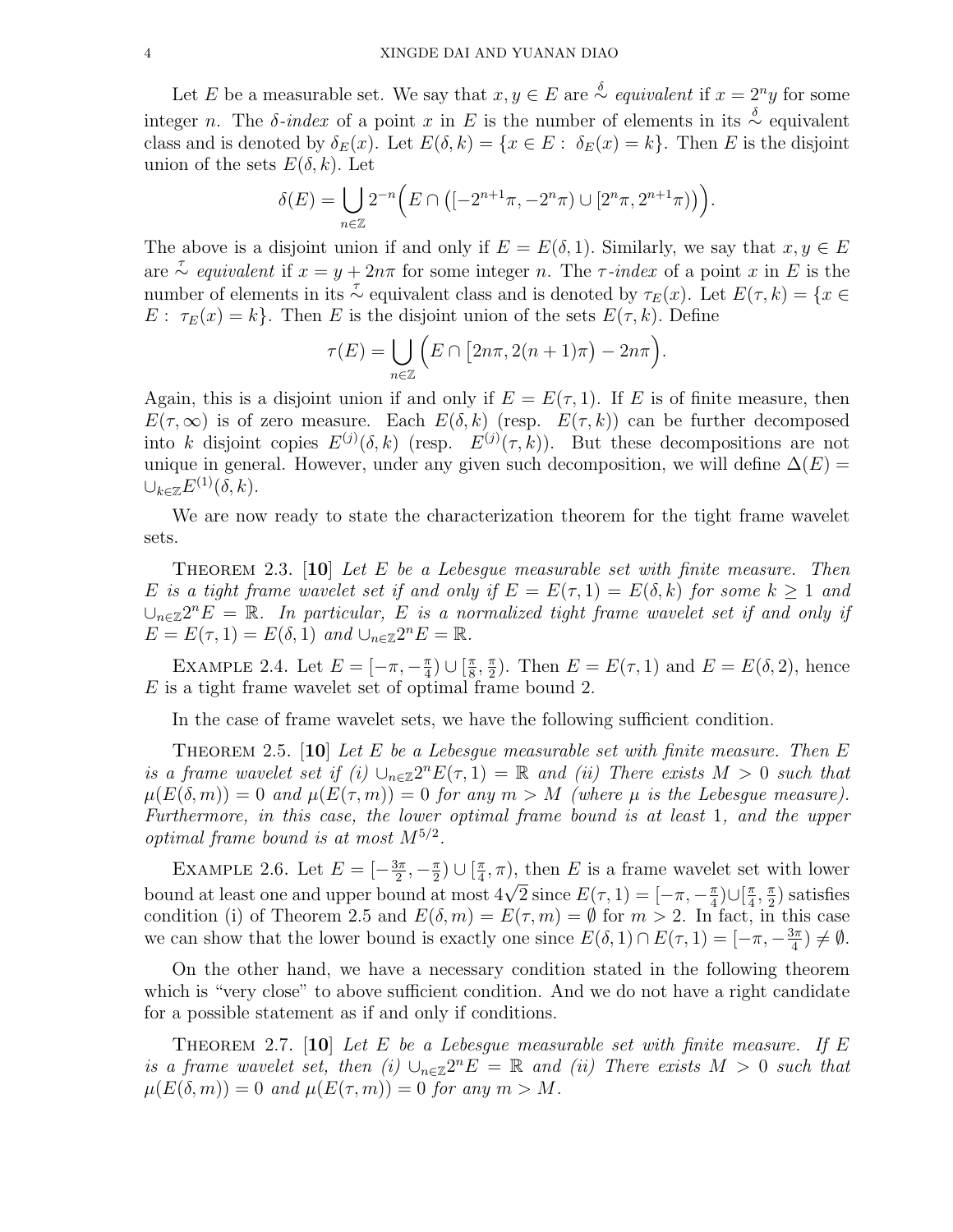Although Theorems 2.5 and 2.7 are very useful tools in identifying frame wavelet sets and non frame wavelet sets, they do not provide if and only if conditions for a frame wavelet set, as shown by the following examples.

EXAMPLE 2.8. Let  $E = \left[-\pi, -\frac{\pi}{2}\right]$  $\frac{\pi}{2}$   $\cup$  [ $\pi$ ,  $2\pi$ ), Then E is not a frame wavelet set. We leave this to our reader to verify as an exercise. Notice that Theorem 2.7 fails to detect this set.

EXAMPLE 2.9. Let  $E = [-3\pi, -\pi) \cup [\pi, 2\pi)$ , then E does not satisfy the conditions in Theorem 2.5 since  $E_1 = E(\tau, 1) = [-2\pi, -\pi)$  so  $\cup_{n \in \mathbb{Z}} 2^n E_1 \neq \mathbb{R}$ . However, one can prove that  $E$  is indeed a frame wavelet set [10]. Thus, Theorem 2.5 fails to detect this set.

Remark 2.10. The results derived in this subsection are independent of Theorems 2.1 and 2.2 since the approaches used are totally different. One can verify that examples 2.6 and 2.9 above do not satisfy the conditions given in 2.2.

It turns out that Theorem 2.5 can be greatly improved, however we will need to introduce some new terms before we do so. Let  $E$  be a Lebesgue measurable set such that  $E(\delta, m) = E(\tau, m) = \emptyset$  for  $m > M$  and let  $\Omega = \bigcup_{k \in \mathbb{Z}} 2^k E$ . Define  $E_1 = E \cap$  $( \cup_{k \in \mathbb{Z}} 2^k E(\tau, 1)), \ \overline{E}_1 \ = \ E \setminus E_1, \ E_2 \ = \ \overline{E}_1 \cap (\cup_{k \in \mathbb{Z}} 2^k \overline{E}_1(\tau, 1)), \ \overline{E}_2 \ = \ \overline{E}_1 \setminus \underline{E}_2, \ E_3 \ = \ \overline{E}_2 \ \cap$  $(\cup_{k\in\mathbb{Z}} 2^k \overline{E}_2(\tau,1)), \dots$  . In general, once  $E_n$  is defined, we will define  $\overline{E}_n = \overline{E}_{n-1}\setminus E_n$ and then define  $E_{n+1} = \overline{E}_n \cap (\cup_{k \in \mathbb{Z}} 2^k \overline{E}_n(\tau, 1))$ . Let  $\Omega_j = \cup_{k \in \mathbb{Z}} 2^k E_j$ . By the definition, and then define  $E_{n+1} = E_n \cap (\bigcup_{k \in \mathbb{Z}} \Sigma E_n(\tau, 1))$ . Let  $\Omega_j = \bigcup_{k \in \mathbb{Z}} \Sigma E_j$ . By the definition,<br>  $\Omega_i = \bigcup_{k \in \mathbb{Z}} 2^k \overline{E}_{i-1}(\tau, 1)$  and  $\Omega_i \cap \Omega_j = \emptyset$  if  $i \neq j$ . The set  $C(E) = \bigcup_{1 \leq j \leq n} \Delta(\overline{E}_{j-1}(\tau, 1))$  called a core of the set E.

THEOREM 2.11. [9] Let E be a Lebesgue measurable set such that  $E(\delta, m) = E(\tau, m) =$  $\emptyset$  for  $m > M$ . If  $\mathbb{R} = \bigcup_{1 \leq j \leq n} \Omega_j$  for some  $n \geq 1$ , then E is a frame wavelet set.

We close this subsection with the following open question:

PROBLEM 2.12. Find the characterization of a frame wavelet set. That is, find the if and only conditions for a frame wavelet set.

2.3. Frame Wavelets with Frame Set Support in the Frequency Domain. An application of the frame wavelet sets is the construction of various frame wavelets whose Fourier transforms are supported by frame wavelet sets. This turns out to be quite fruitful in the sense that we are able to construct many frame wavelets that have not been constructed by conventional methods. A few results toward this direction are listed in the following theorems.

THEOREM 2.13. [9] Let E be a frame wavelet set satisfying the conditions of Theorem 2.11, i.e.,  $E(\delta, m) = E(\tau, m) = \emptyset$  for  $m > M$ , and  $\mathbb{R} = \bigcup_{1 \leq j \leq n} \Omega_j$  for some n. If the support of  $\hat{\psi}$  is contained in E and there exists a constant  $a > 0$  such that  $|\hat{\psi}(\xi)| \ge a$  a.e. on a core of E, then  $\psi$  is a frame wavelet.

Theorem 2.13 provides a very flexible means for constructing frame wavelets, so long as we can find a core of the frame wavelet set. However, it remains an open question whether a frame wavelet set always has a core or not.

PROBLEM 2.14. Prove or disprove: there exist coreless frame sets.

On the other hand, the following theorem provides us a different method of constructing frame wavelets without having to rely on a core of the frame wavelet set.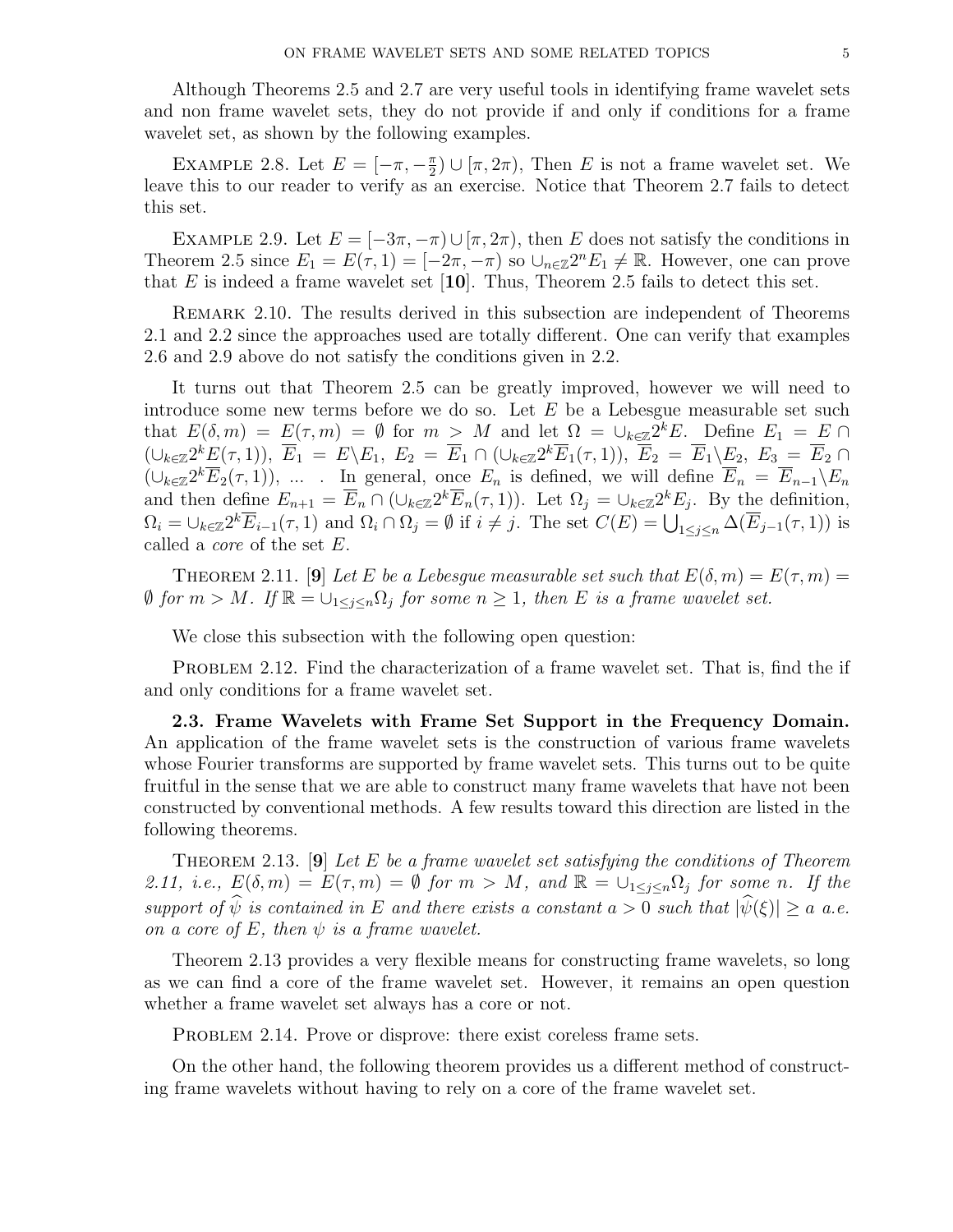THEOREM 2.15. [9] Let E be a frame set, then  $\psi \in L^2(\mathbb{R})$  is a frame wavelet if  $\widehat{\psi}$  is bounded,  $\text{supp}(\widehat{\psi}) = E$ ,  $|\widehat{\psi}| \ge a > 0$  on E for some constant  $a > 0$  and  $\widehat{\psi}(s) = \widehat{\psi}(2^k s)$ whenever s and  $2^k s$  are both in E for any integer k.

The last result of this section concerns the measure of the support of the frequency domain frame wavelets. This is stated as the following theorem.

THEOREM 2.16. [9] Let  $\alpha > 0$  be any given constant, then there exist frequency domain frame wavelets with support of measure  $\alpha$ .

EXAMPLE 2.17. Let  $E = \left[-\frac{3\pi}{2}\right]$  $\frac{3\pi}{2}, -\frac{\pi}{2}$  $\frac{\pi}{2}$ )∪ $\left[\frac{\pi}{4}\right]$  $(\frac{\pi}{4}, \pi)$  so that  $E(\tau, 1) = [-\pi, -\frac{\pi}{4}]$  $\frac{\pi}{4}$ )∪ $\frac{\pi}{4}$  $\frac{\pi}{4}$ ,  $\frac{\pi}{2}$  $\frac{\pi}{2}$ ). Define  $\psi$  by letting

$$
\widehat{\psi} = \chi_{[-\pi, -\pi/2)} + 2\chi_{[-3\pi/2, -\pi)} + \chi_{[\pi/4, \pi/2)} + 2\chi_{[\pi/2, \pi)}.
$$

One can verify that  $A_{\psi} = 1 - 4 = -3$  so Theorem 2.2 does not apply. However, according to Theorem 2.13,  $\psi$  is a frame wavelet.

Many examples can be constructed in this way, see [9]. It is an interesting question whether there are other ways to verify frame wavelets so constructed. We list this as an open problem to end this section.

PROBLEM 2.18. Find alternative ways to verify whether a function with its support on a frame wavelet set is a frequency frame wavelet.

2.4. Frame Wavelet Sets in  $\mathbb{R}^d$ . Most results in Section 2.2 can be extended to the high dimensional cases, although some care needs to be taken at some details. We will outline a few results in the following.

Let  $A$  be a real expansive matrix (i.e., all eigenvalues of  $A$  have absolute value greater than 1). We define a unitary operator  $D_A$  (called an A-dilation operator) acting on  $L^2(\mathbb{R}^d)$ by

(2.4) 
$$
(D_A f)(t) = |\det A|^{\frac{1}{2}} f(At), \forall f \in L^2(\mathbb{R}^d), t \in \mathbb{R}^d.
$$

In an analogous fashion, a vector s in  $\mathbb{R}^d$  induces a unitary translation operator  $T^s$  defined by

$$
(T^s f)(t) = f(t - s), \forall f \in L^2(\mathbb{R}^d), t \in \mathbb{R}^d.
$$

If we let  $\mathcal{H} = L^2(\mathbb{R}^d)$  and let  $\mathcal{U}$  be the unitary system  $\{D_A^n T^s : n \in \mathbb{Z}, s \in \mathbb{Z}^d\}$ , then again we can speak of frame wavelets of  $H$  with respect to  $U$ . Let E be a Lebesgue measurable set of finite measure. E is called a frame wavelet set if  $\frac{1}{(2\pi)^{d/2}}\chi_E$  is a frequency domain frame wavelet, i.e., its inverse Fourier transform is a frame wavelet for  $L^2(\mathbb{R}^d)$  under the system  $\mathcal{U} = \{D_A^n T^s : n \in \mathbb{Z}, s \in \mathbb{Z}^d\}$ . Here, the Fourier transform is defined by

(2.5) 
$$
(\mathcal{F}f)(s) = \frac{1}{(2\pi)^{d/2}} \int_{\mathbb{R}^d} e^{-i(s\circ t)} f(t) dm,
$$

where  $s \circ t$  denotes the real inner product. The terms tight frame wavelet sets and normalized tight frame wavelet sets can be similarly defined as we did before. Also, the sets  $E(\tau, k)$  and  $E(\delta, k)$  can be defined along similar lines. The following theorems are quoted from [12].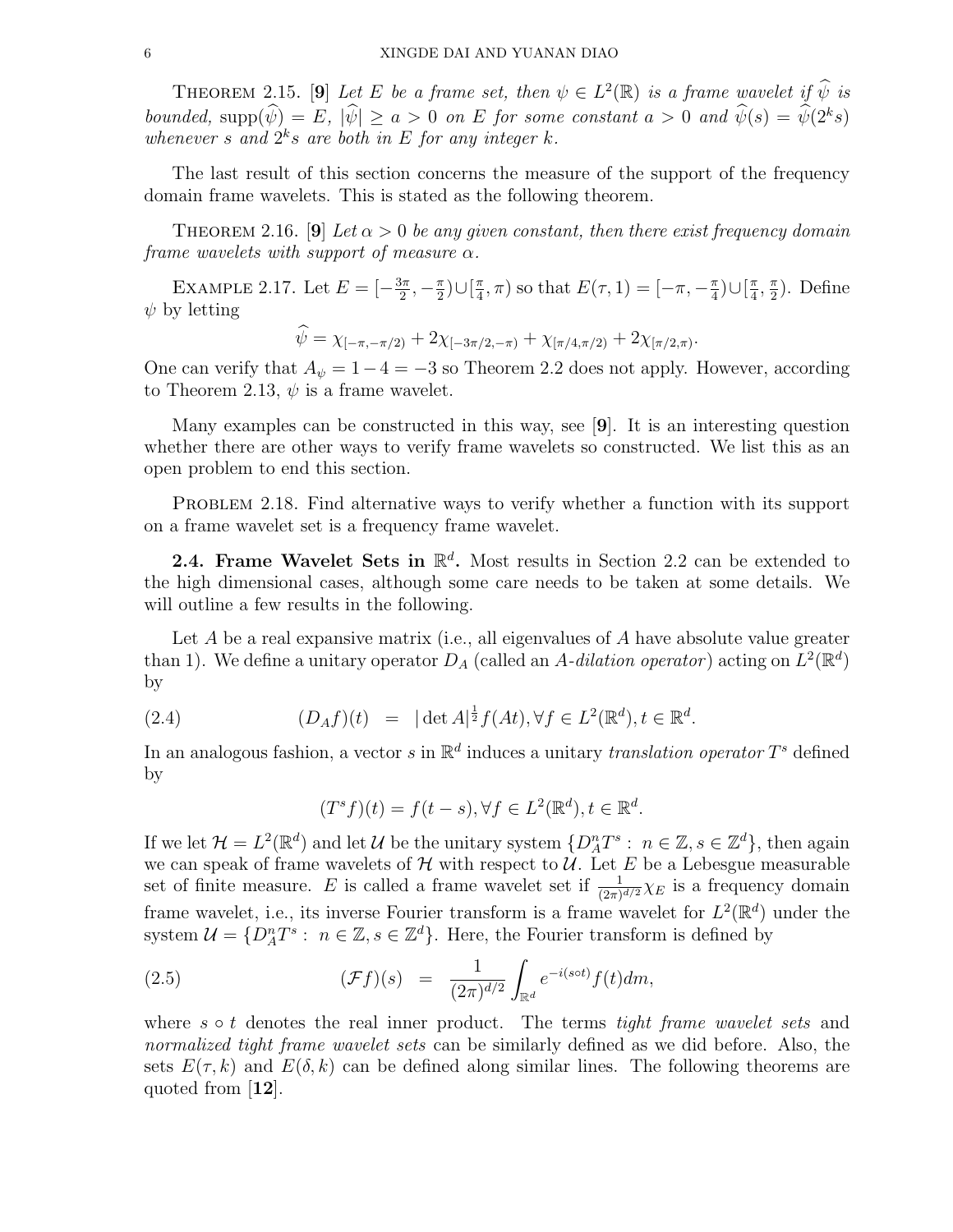THEOREM 2.19. Let  $E \subset \mathbb{R}^d$  be a Lebesgue measurable set with finite measure. Then E is a tight frame wavelet set if and only if  $E = E(\tau, 1) = E(\delta, k)$  for some  $k > 1$  and  $\cup_{n\in\mathbb{Z}}(A')^nE=\mathbb{R}^d$  (A' is the transpose of A). It follows that if E is a tight frame wavelet set, then the corresponding optimal frame bound is an integer.

THEOREM 2.20. If  $E = E(\tau, 1)$ ,  $\cup_{n \in \mathbb{Z}} (A')^n E(\tau, 1) = \mathbb{R}^d$  and there exist  $1 \leq k_1 \leq k_2$ such that  $\mu(E(\delta, m)) = 0$  for  $m < k_1$  and  $m > k_2$ ,  $\mu(E(\delta, k_1)) \neq 0$  and  $\mu(E(\delta, k_2)) \neq 0$ , then E is a frame wavelet set with  $k_1$  as a lower bound and  $k_2$  as an upper bound.

THEOREM 2.21. Let  $E$  be a Lebesgue measurable set with finite measure. If  $E$  is a frame wavelet set, then (i)  $\cup_{n\in\mathbb{Z}}(A')^nE = \mathbb{R}^d$  and (ii) There exists  $M > 0$  such that  $\mu(E(\delta,m)) = 0$  and  $\mu(E(\tau,m)) = 0$  for any  $m > M$ . On the other hand, if  $E = E(\delta, 1)$ and  $\mu(E(\tau, k) \neq 0$  for some  $k > 1$ , then E is not a frame wavelet set.

We end this section with the following question.

QUESTION 2.22. If we drop the condition that  $A$  is expansive, then can we still obtain results similar to the above under some other weaker conditions?

#### 3. Wavelets with Frame Multiresolution Analysis

A classical way of constructing wavelets is through the use of multiresolution analysis (MRA) method. This method is based on an expansive matrix A with integer entries and requires  $|\det(A)| - 1$  functions to generate a multiple A-dilation wavelet basis for  $L^2(\mathbb{R}^d)$ although single function A-dilation wavelets also exist for any expansive dilation matrix A [15]. The usual well-known and most widely applied A-dilation wavelets are MRA wavelets. Unfortunately, single function MRA A-dilation wavelets do not always exist. For example, in the case that A is a matrix with integer entries, a single function MRA A-dilation wavelet exists if and only if  $|\det(A)| = 2$  [20, 26]. So, if A has integer entries and  $|\text{det}(A)| > 2$ , then there are no single function MRA A-dilation wavelets (though there exist multi-function MRA wavelets), even if  $A = 2I$  when  $d > 2$ . For the matrices A with non-integer entries, it is not clear whether or when MRA A-dilation wavelets exist. However, under some conditions similar to, those in the MRA, there exist MRA-like single function A-dilation wavelets. One such approach is to use the concept of normalized tight frames. This section is devoted to the A-dilation wavelets constructed using this approach which is called a *frame multiresolution analysis (FMRA)*, a natural generalization of MRA and was introduced in [3]. For more general multiresolution analysis and wavelets, see [1]. For more related topics and works, see [2, 6, 13].

## 3.1. Definition of Frame Multiresolution Analysis (FMRA).

DEFINITION 3.1. A frame multiresolution analysis associated with a real expansive matrix A (or in short, an A-dilation FMRA) is a sequence  $\{V_j : j \in \mathbb{Z}\}\$  of closed subspaces of  $L^2(\mathbb{R}^d)$  satisfying the following conditions:

- (1)  $V_j \subset V_{j+1}, \ \forall j \in \mathbb{Z};$
- (1)  $V_j \subset V_{j+1}, V_j \in \mathbb{Z};$ <br>
(2)  $\bigcap_{j \in \mathbb{Z}} V_j = \{0\}, \overline{\bigcup_{j \in \mathbb{Z}} V_j} = L^2(\mathbb{R}^d);$
- (3)  $f \in V_j$  if and only if  $f(As) \in V_{j+1}, j \in \mathbb{Z}$ ;
- (4) There exists a function  $\phi$  in  $V_0$  such that  $\{\phi(x \ell) : \ell \in \mathbb{Z}^d\}$  is a normalized tight frame for  $V_0$ .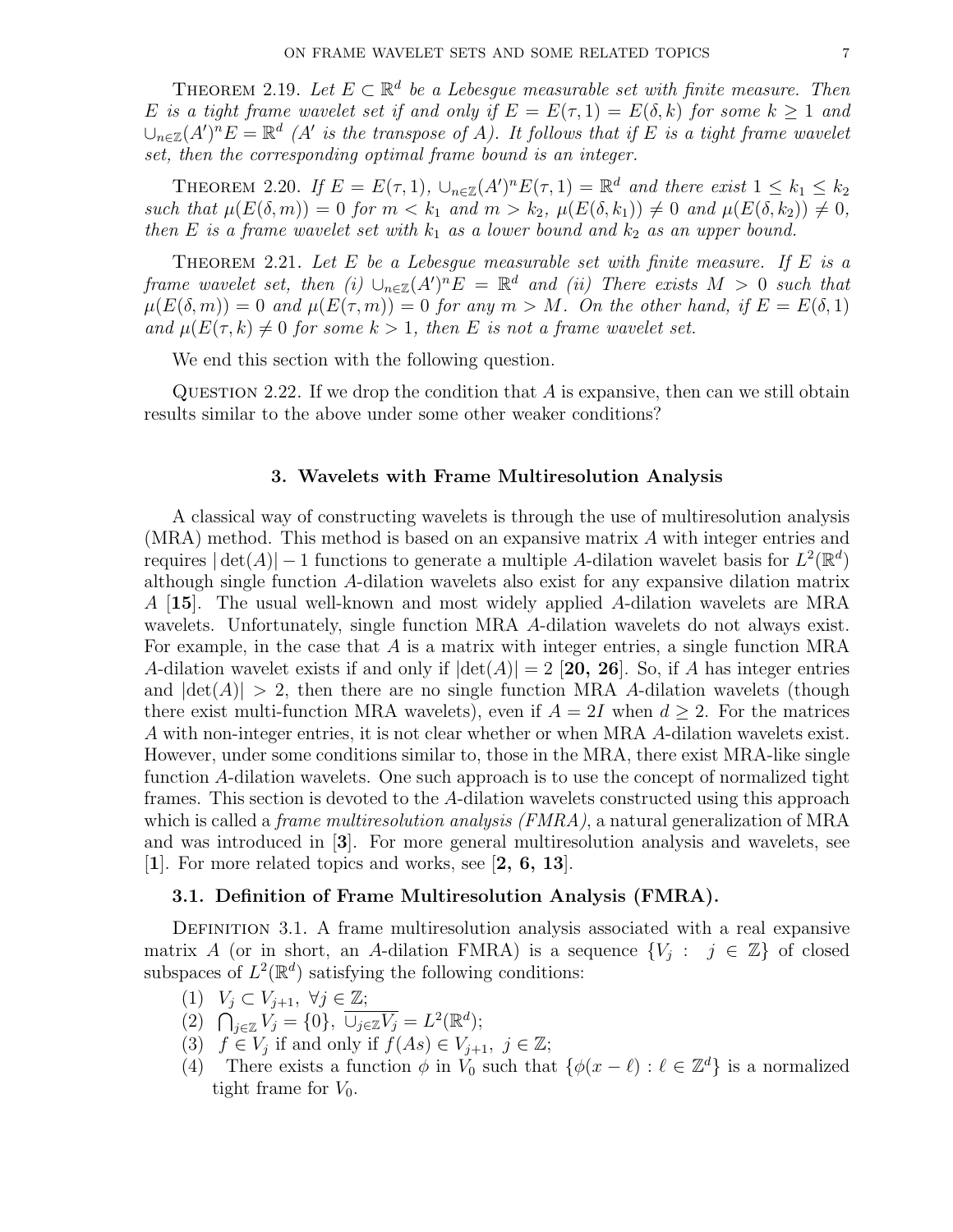The function  $\phi$  in (4) is called a frame scaling function for the A-dilation FMRA. A function  $\psi$  in  $V_{-1} \oplus V_0$  is called an A-dilation FMRA wavelet (or just an FMRA wavelet with the understanding that it is associated with the given expansive matrix  $A$ ) if it is an A-dilation orthonormal wavelet for  $L^2(\mathbb{R}^d)$ .

If, in the above definition, we replace "normalized tight frame" by "orthonormal basis" in (4), then we obtain the standard definition for a multiresolution analysis.

**3.2.** The Existence of FMRA Wavelets. A measurable set  $E \subset \mathbb{R}^d$  is called an A-dilation wavelet set if  $\mathcal{F}^{-1}(\frac{1}{\sqrt{2}})$  $\frac{1}{\mu(E)}\chi_E$ ) is an A-dilation wavelet.  $E \subset \mathbb{R}^d$  is called an A-dilation FMRA wavelet set if  $\mathcal{F}^{-1}(\frac{1}{\sqrt{2}})$  $\frac{1}{\mu(E)}\chi_E$ ) is an A-dilation FMRA wavelet.

THEOREM 3.2.  $[11]$  For every expansive matrix A with integer entries, there exists an A-dilation FMRA wavelet set. It follows that FMRA Wavelets always exist for any expansive matrix A with integer entries.

In the case that A does not necessarily have integer entries, we have

THEOREM 3.3. [11] Let  $A = diag(a_1, \ldots, a_d)$  be a diagonal expansive matrix such that  $|a_i| \geq 2$  for some i. Then there exists an A-dilation FMRA wavelet set. In particular, if  $d = 1$  and  $A = a$ , then there exists an a-dilation FMRA wavelet set for  $L^2(\mathbb{R})$  if and only if  $|a| \geq 2$ .

The following theorem gives a necessary condition for an expansive matrix to admit an A-dilation FMRA wavelet set.

THEOREM 3.4. [11] Let A be an expansive matrix. If there exists an A-dilation FMRA wavelet set E, then  $|\det(A)| \geq 2$ .

The proofs of the above theorems are actually quite technical and lengthy, see  $[11]$  for the details. The following examples will give the reader some idea how such A-dilation FMRA wavelet sets are constructed.

EXAMPLE 3.5. Let  $A^t =$  $\overline{a}$ 1 1  $\begin{pmatrix} 1 & 1 \\ -1 & 1 \end{pmatrix}$  and  $\Omega = [-\pi, \pi) \times [-\pi, \pi)$ , then  $E = A^t \Omega \setminus \Omega$  is an A-dilation FMRA wavelet set as shown in Figure 1.



FIGURE 1. The set  $E = A^t \Omega \setminus \Omega$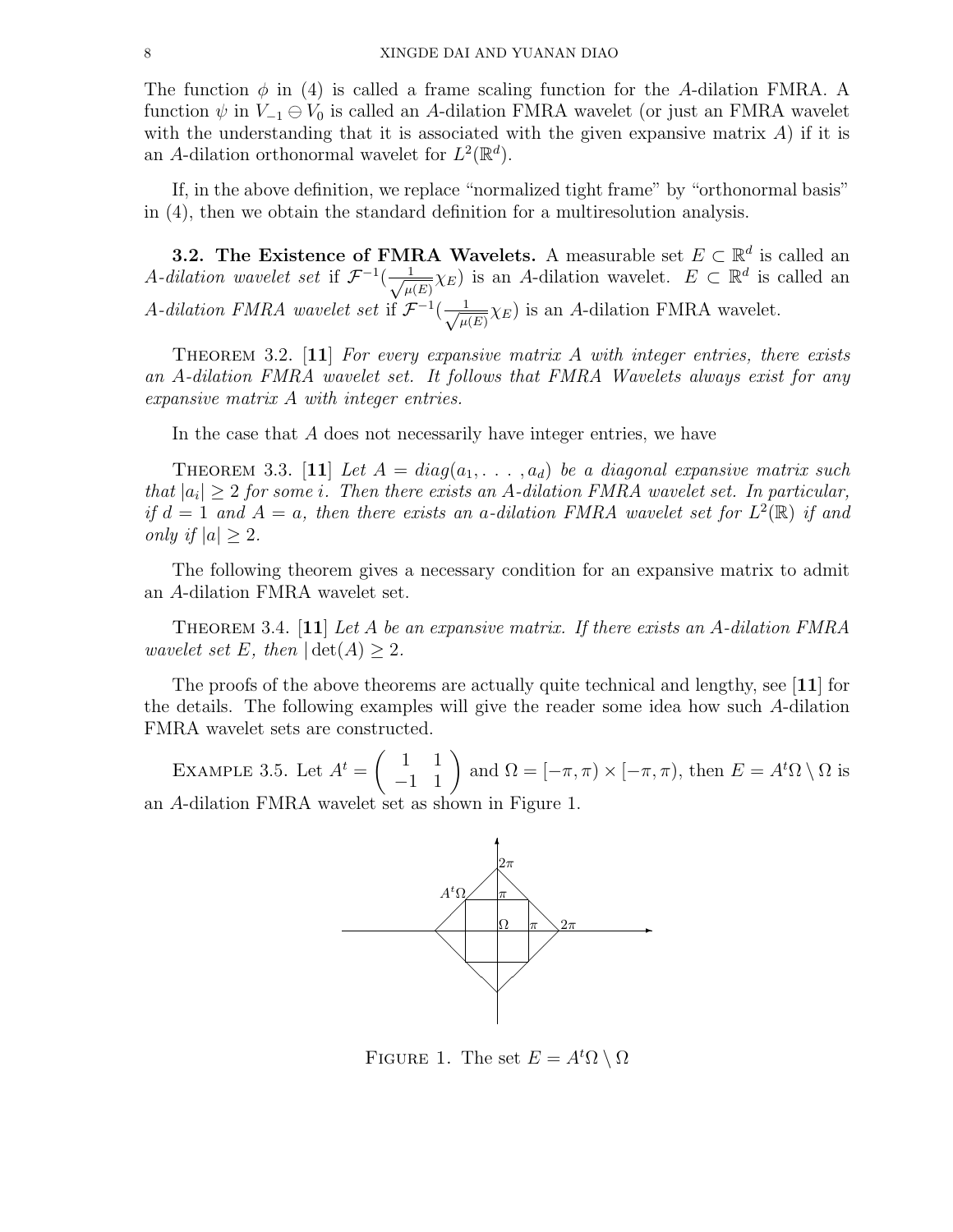EXAMPLE 3.6. Let  $A =$  $\overline{a}$ 2 0  $0 \quad a$  $\mathbf{r}$ where  $a > 1$ . Define two sequences  $\{c_n\}$  and  $\{b_n\}$ such that  $c_{-1} = 0$ ,  $c_n = (1 - \frac{1}{2^2})$  $\frac{1}{2^{2n}} \big)^{2\pi} + \frac{\pi}{2^{2n}}$  $\frac{\pi}{2^{2n+1}}$  if  $n \geq 0$ ,  $b_{-1} = \pi$  and  $b_n = \frac{2\pi}{3} + \frac{\pi}{3 \cdot 2^{2n}}$  $\frac{\pi}{3 \cdot 2^{2n+2}}$  if  $n \geq 0$ . Notice that  $\{c_n\}$  is increasing,  $\{b_n\}$  is decreasing and

$$
\lim_{n \to \infty} c_n = \lim_{n \to \infty} b_n = \frac{2\pi}{3}.
$$

Let  $P_j$  be the rectangle with corners  $(c_{j-1}, \frac{\pi}{a^{2j}})$  $\frac{\pi}{a^{2j+1}}$ ),  $(c_j, \frac{\pi}{a^{2j}})$  $(\frac{\pi}{a^{2j+1}}), (c_{j-1}, -\frac{\pi}{a^{2j}})$  $\frac{\pi}{a^{2j+1}}$ ) and  $(c_j, -\frac{\pi}{a^{2j}})$  $\frac{\pi}{a^{2j+1}}$ where  $j \geq 0$ . Let  $Q_j$  be the rectangle with corners  $(\tilde{b}_{j-1}, \frac{\pi}{a^{2j}})$  $\frac{\pi}{a^{2j+2}}$ ),  $(b_j, \frac{\pi}{a^{2j}})$  $(\frac{\pi}{a^{2j+2}}), (b_{j-1}, -\frac{\pi}{a^{2j}})$  $\frac{\pi}{a^{2j+2}})$ and  $(b_j, -\frac{\pi}{a^2j})$  $\frac{\pi}{a^{2j+2}}$ ) where  $j \ge 0$ . Also, let  $-P_j$ ,  $-Q_j$  be the mirror images of  $P_j$ ,  $Q_j$  through the y-axis respectively. Let  $K = \bigcup_{j\geq 0} (P_j \cup Q_j \cup (-P_j) \cup (-Q_j)).$  See Figure 2. Then  $E = A^t K \setminus K$  is an A-dilation FMRA wavelet set. See Figure 3.



FIGURE 2. The set  $K$ .



FIGURE 3. The set  $E = A^K \setminus K$  (marked with \*'s).

Several interesting problems remain open in this direction of study and we list them below.

PROBLEM 3.7. Is the condition  $|\det(A)| \geq 2$  also a necessary condition for A to allow an A-dilation FMRA wavelet? In order to disprove this, one would have to construct an expansive matrix such that  $|\det(A)| < 2$  and there exists an A-dilation FMRA wavelet.

PROBLEM 3.8. Is the condition  $|\det(A)| \geq 2$  also a sufficient condition for A to allow an A-dilation FMRA wavelet?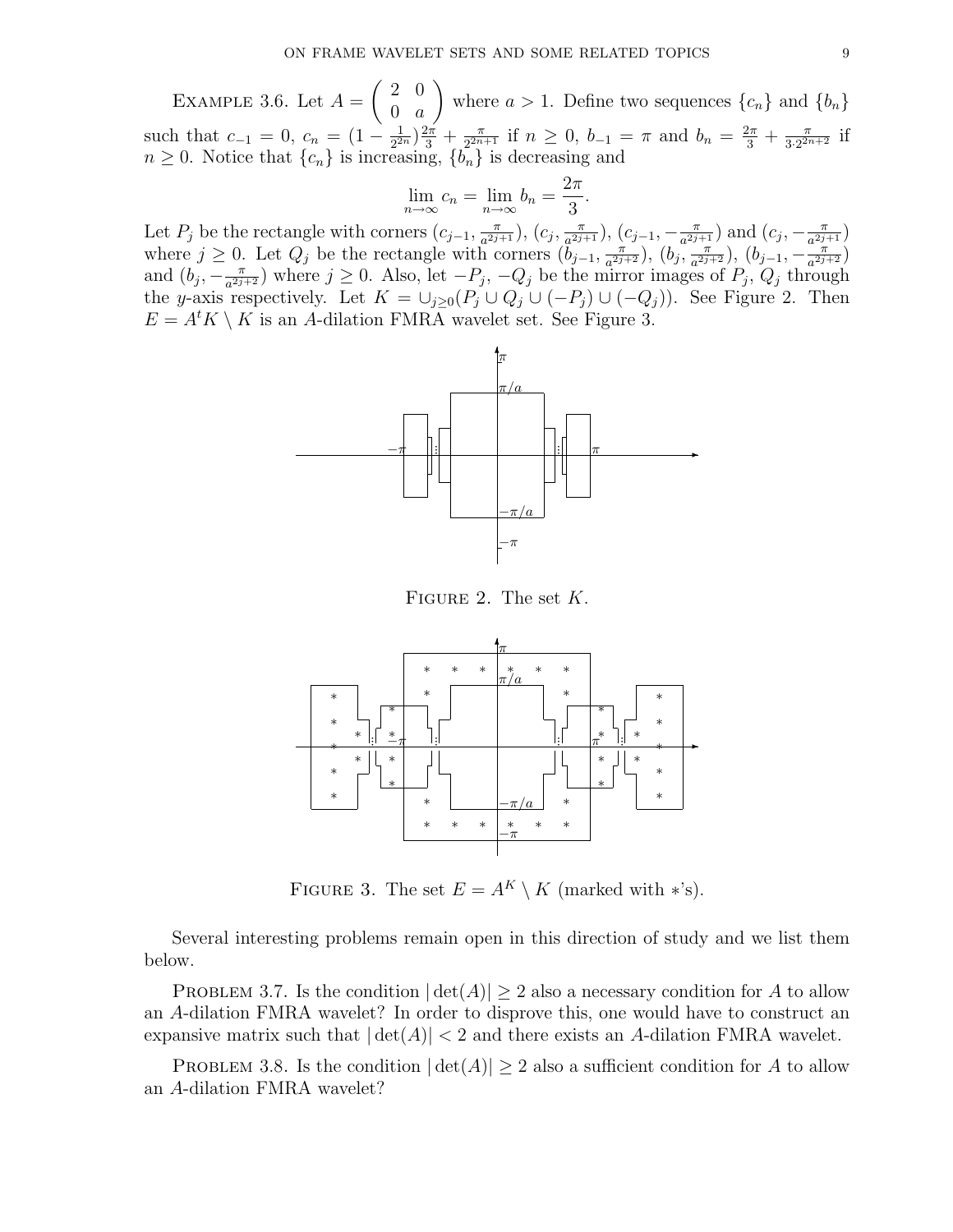The above problem is actually quite hard. One may want to study some special cases such as the following problem to gain some knowledge first.

PROBLEM 3.9. Prove or disprove that the expansive matrix  $A =$  $\frac{1}{2}$ 2 0 0 √ 2  $\mathbf{r}$ has an A-dilation FMRA wavelet set.

#### 4. Weyl-Heisenberg Frame Wavelet Sets

Let a, b be two fixed positive constants and let  $T_a$  and  $M_b$  be the translation operator by a and modulation operator by b respectively, i.e.,  $T_a g(t) = g(t-a)$  and  $M_b g(t) = e^{ibt} g(t)$ for any  $g \in L^2(\mathbb{R})$ . Notice that  $T_a$  and  $M_b$  are both unitary operators. If we let  $\mathcal{U}(a, b) =$  ${M_b^m T_a^n : m, n \in \mathbb{Z}} = {M_{mb} T_{na} : m, n \in \mathbb{Z}}$ , then we may speak of frame wavelets under the unitary system  $CU(a, b)$ . A frame wavelet under this setting is called a Weyl-Heisenberg frame wavelet, or a Gabor frame wavelet. A measurable set  $E \subset \mathbb{R}$  is called a Weyl-Heisenberg frame wavelet set for  $(a, b)$  if the function  $g = \chi_E$  is a Weyl-Heisenberg frame wavelet under the unitary system  $\mathcal{U}(a, b)$ .

It is known that if  $ab > 2\pi$ , then there are no Weyl-Heisenberg frame wavelets under the unitary system  $\mathcal{U}(a, b)$ . On the other hand, for any  $a > 0$ ,  $b > 0$  such that  $ab \leq 2\pi$ , there always exists a function  $g \in L^2(\mathbb{R})$  such that g is a Weyl-Heisenberg frame wavelet under the unitary system  $\mathcal{U}(a, b)$  [8]. However, in general, for any given  $a > 0$ ,  $b > 0$  with  $ab \leq 2\pi$ , characterizing the Weyl-Heisenberg frame wavelets under the unitary system  $\mathcal{U}(a, b)$  is a very difficult problem. So again, it is natural for us to try some simpler cases first. In this section, we will take a look at the Weyl-Heisenberg frame wavelet sets under the special case  $a = 2\pi$  and  $b = 1$ . We will show that the study of this simple case can actually lead us to some rather interesting results.

4.1. The Characterization of a Special Kind of Weyl-Heisenberg Frame **Wavelet Set.** Let  $n_1 < n_2 < \cdots < n_k$  be k positive integers and let E be the set ¢

(4.1) 
$$
\bigcup_{j=1}^{k} ([0, 2\pi) + 2\pi n_j).
$$

The following problem is proposed in [7].

PROBLEM 4.1. Characterize the Weyl-Heisenberg frame wavelet set  $E$  as defined above (for  $(2\pi, 1)$ ). In other word, we need to find a necessary and sufficient condition on the integers  $0 < n_1 < n_2 < \cdots < n_k$  such that the corresponding set E is a Weyl-Heisenberg frame wavelet set for  $(2\pi, 1)$ .

Although Problem 4.1 is still an open question, it was observed that there is an equivalence relation between this problem and the following well-known open problem in complex analysis  $[4, 5, 27]$ :

PROBLEM 4.2. Classify the (positive) integer sets  $\{n_1 < n_2 < \cdots < n_k\}$  such that the PROBLEM 4.2. Classify the (positive) integer sets  $\{n_1 \leq \text{polynomial } p(z) = \sum_{1 \leq j \leq k} z^{n_j} \text{ does not have any unit roots.}$ 

In other word, the following theorem holds.

THEOREM 4.3. [7] Let  $0 < n_1 < n_2 < \cdots < n_k$  be k positive integers, then the set (4.2)  $E = \bigcup_{j=1}^{k} \left( [0, 2\pi) + 2\pi n_j \right)$ ¢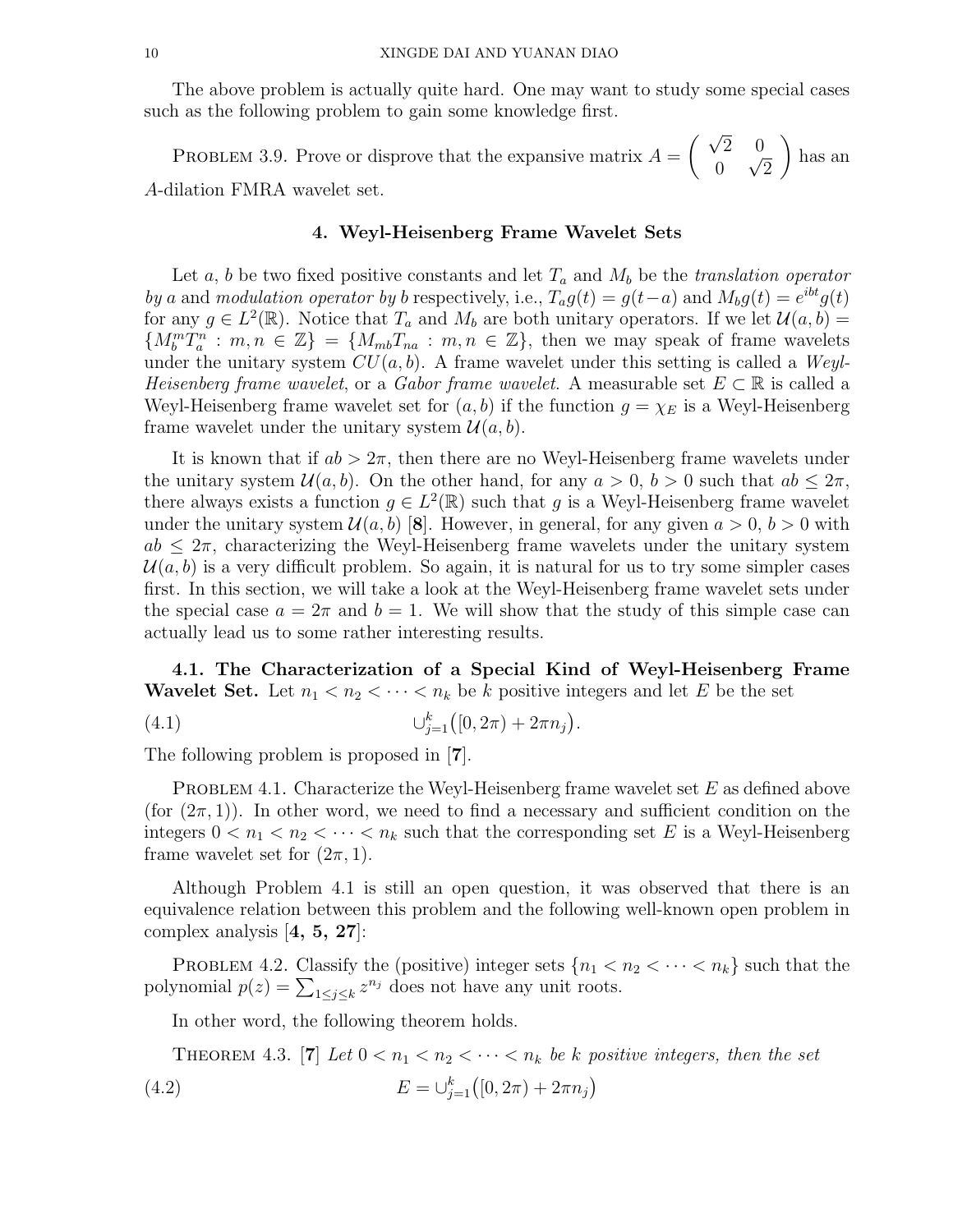is a Weyl-Heisenberg frame wavelet set for  $(2\pi, 1)$  if and only if the polynomial  $p(z) = \sum_{k=1}^{k} p_k^{n_k}$  $_{j=1}^k z^{n_j}$  has no unit roots.

A key tool used in the proof of the above theorem (as well as the theorems in the next subsection) is the Zak transformation, whose general definition can be found in [25]. The following is a slight variation of it since we have used the set  $[0, 2\pi]$  instead of  $[0, 1]$ .

DEFINITION 4.4. The Zak transform of a function  $f \in L^2(\mathbb{R})$  is defined as

(4.3) 
$$
Zf(t, w) = \sqrt{2\pi} \sum_{n \in \mathbb{Z}} f(t + 2\pi n) e^{i n w}, \ \forall \ t, \ w \in [0, 2\pi).
$$

The usefulness of the Zak transformation can be seen from the following lemma.

LEMMA 4.5. [25] The Zak transform is a unitary map from  $L^2(\mathbb{R})$  onto  $L^2(Q)$ , where  $Q = [0, 2\pi] \times [0, 2\pi]$  and the inner product on  $L^2(Q)$  is defined by

$$
\langle f(t, w), g(t, w) \rangle = \frac{1}{4\pi^2} \int_0^{2\pi} \int_0^{2\pi} f(t, w) \overline{g(t, w)} dt dw.
$$

4.2. The Characterization of More General Weyl-Heisenberg Frame Wavelet Sets. Following the ideas in [7], we can establish some equivalence relations between the characterization problem of a Weyl-Heisenberg frame wavelet set of a more general form to several classification problems of as stated in Problem 4.2. For the sake of simplicity, we will only consider a set  $E$  that is the union of finitely many disjoint (finite) intervals. Such a set is called a *basic support set* in [21].

LEMMA 4.6. [21] Let E be a basic support set, that is,  $E = \bigcup_{i=1}^{m} E_i$  $\frac{m}{i=1}$   $A_i$  for some finite and non-overlapping intervals  $\{A_i\}_{i=1}^m$ , then there exists a finite sequence of disjoint intervals  ${E_i}_{i=1}^k$  with  $E_i \subset [0, 2\pi)$ , and an integer sequence  ${n_{ij}}_{j=1}^{j_i}$  for each i, such that

$$
E = \bigcup_{i=1}^{k} F_i
$$
, where  $F_i = \bigcup_{j=1}^{j_i} (E_i + 2\pi n_{ij}).$ 

The sequence  ${E_i}_{i=1}^k$  associated with the set E (defined in the above lemma) will The sequence  $\{E_i\}_{i=1}^n$  associated with the set E (defined in the above femina) will<br>be called the  $2\pi$ -translation generators of E. Notice that  $\bigcup_{j=1}^{j_i} (E_i + 2\pi n_{ij})$  is simply the pre-image of the function  $\tau_{2\pi}$  restricted to E. We will call the sequence  $\{n_{ij}\}_{j=1}^{j_i}$  the step-widths of the corresponding generator  $E_i$ . We then have the following theorem.

THEOREM 4.7. [21] Let E be a basic support set with  $\{E_i\}_{i=1}^k$  as its  $2\pi$ -translation generators and let  $\{n_{ij}\}_{j=1}^{j_i}$  be the step-widths of  $E_i$ . Then E is a Weyl-Heisenberg frame yencrators and tell  $\lfloor n_{ij} \rfloor_{j=1}^{j=1}$  or the step whalls by  $E_i$ . Then E is a Wegt Helst<br>wavelet set if and only if none of the equations  $\sum_{j=1}^{j_i} z^{n_{ij}} = 0$  has unit zeros.

In fact, the above result can be extended to various functions whose support is a basic support set, see [21] for more details.

4.3. From Weyl-Heisenberg Frame Wavelet Sets to Some Infinite Quadratic Forms. Finally, we demonstrate how the Weyl-Heisenberg frame wavelet sets can be used to bridge a connection between some complex polynomials and some quadratic forms of infinite dimension. Only a rough outline will be given with one example given at the end. Interested readers please see [22] for the details.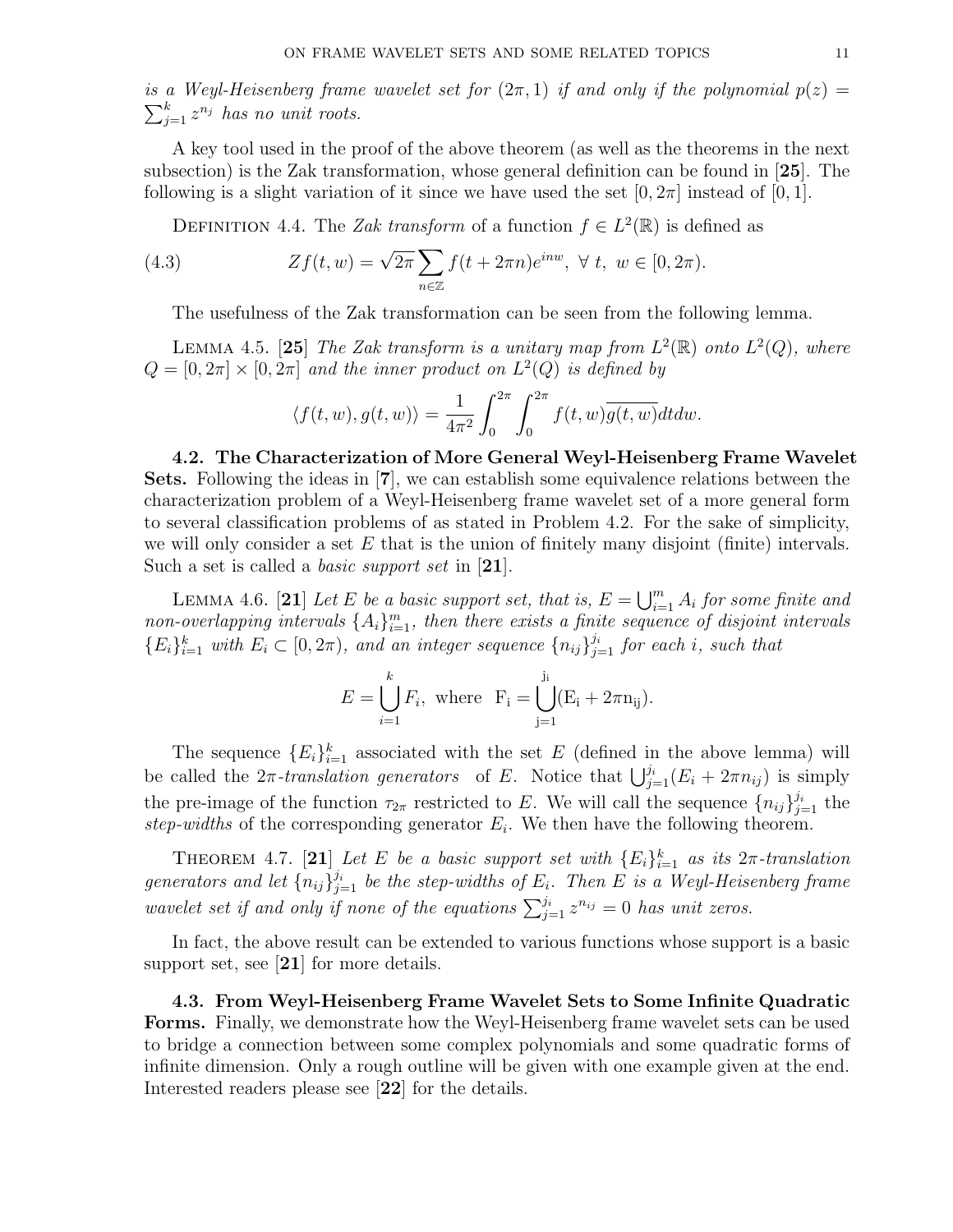Let  $\{x_n\}$  be a real sequence in  $\ell^2(\mathbb{Z})$ , i.e.,  $\{x_n\}$  is a real valued sequence such that the Let  $\{x_n\}$  be a real sequence in  $\ell^-(\mathbb{Z})$ , i.e.,  $\{x_n\}$  is a real valued sequence such that the series  $\sum_{n\in\mathbb{Z}} x_n^2$  is convergent. Let  $\{a_{ij}\}_{i,j\in\mathbb{Z}}$  be a sequence of real numbers with  $a_{ij} = a_{ji}$ . We can formally write  $A = \{a_{ij}\}\$ and think of A as an infinite dimensional symmetric we can formally write  $A = \{a_{ij}\}\$  and think of A as an infinite dimensional symmetric matrix. Similarly, we will write  $x = \{x_n\}$  and  $xAx^t$  for the formal sum  $\sum_{i,j\in\mathbb{Z}} a_{ij}x_ix_j$ . If this formal sum is convergent for all  $x = \{x_n\} \in \ell^2(\mathbb{Z})$ , then we will call  $x \tilde{A} x^t$  an *infinite* quadratic form. Notice that it is easy to come up with examples of A such that  $xAx^t$ quadratic form. Notice that it is easy to come up with examples of A such that xAxis not defined for some x (that is, the series  $\sum_{i,j\in\mathbb{Z}} a_{ij}x_ix_j$  is not convergent). We say that an infinite quadratic form  $xAx^t$  is strongly positive definite if there exists a constant  $c > 0$  such that  $xAx^t \ge c||x||^2$  for all  $x \in \ell^2(\mathbb{Z})$ , where  $||x||^2 = \sum_{n \in \mathbb{Z}} x_n^2$ . Similarly, one can define negative definiteness. First, we have the following theorem.

THEOREM 4.8. [22] Let  $0 = n_0 < n_1 < n_2 < \cdots < n_k$  be  $k+1$  given integers, and  $a_0, a_1, a_2, \cdots, a_k$  be  $k+1$  given nonzero real numbers, then if the infinite dimensional quadratic form

$$
\sum_{n\in\mathbb{Z}}(a_0x_n+a_1x_{n+n_1}+a_2x_{n+n_2}+\cdots+a_kx_{n+n_k})^2
$$

is strongly positive definite such that

$$
c_1||x||^2 \leq \sum_{n \in \mathbb{Z}} (a_0x_n + a_1x_{n+n_1} + a_2x_{n+n_2} + \cdots + a_kx_{n+n_k})^2 \leq c_2||x||^2
$$

for some positive constants  $c_1 \leq c_2$ , then the function  $g = \sum_{i=1}^{k} a_i$  $_{j=0}^{\kappa}\,a_j\chi_{_{F_j}}\;\;is\;\;a\;\;Weyl.$ Heisenberg frame wavelet for  $(2\pi, 1)$  with  $c_1$  as a lower frame bound and  $c_2$  as an upper Frame bound. Conversely, if the function  $g = \sum_{i=1}^{k}$  $\sum_{j=0}^k a_j \chi_{_{F_j}}\;$  is a Weyl-Heisenberg frame wavelet for  $(2\pi, 1)$  with  $c_1$  as a lower frame bound and  $c_2$  as an upper frame bound, then

$$
c_1||x||^2 \leq \sum_{n \in \mathbb{Z}} (a_0x_n + a_1x_{n+n_1} + a_2x_{n+n_2} + \cdots + a_kx_{n+n_k})^2 \leq c_2||x||^2
$$

for any  $x \in \ell^2(\mathbb{Z})$ .

This theorem then leads to the following when it is combined with the results from the last subsection.

THEOREM 4.9. [22] Let  $0 = n_0 < n_1 < n_2 < \cdots < n_k$  be  $k + 1$  given integers,  $a_0, a_1$ ,  $a_2, \dots, a_k$  be  $k+1$  given nonzero real numbers, and A be the symmetrical infinite matrix corresponding to the infinite quadratic form

$$
\sum_{n\in\mathbb{Z}}(a_0x_n+a_1x_{n+n_1}+a_2x_{n+n_2}+\cdots+a_kx_{n+n_k})^2.
$$

Let  $\min_{z \in \mathbb{T}} |a_0 + a_1 z^{n_1} + \cdots + a_k z^{n_k}|^2 = C_1$  and  $\max_{z \in \mathbb{T}} |a_0 + a_1 z^{n_1} + \cdots + a_k z^{n_k}|^2 = C_2$ , then the eigenvalues of any main diagonal block of  $A$  are bounded between  $C_1$  and  $C_2$ .

We end this paper with the following example.

EXAMPLE 4.10. Let  $p(z) = 2 + 3z^2 + 4z^3$ . We have  $min_{z \in \mathbb{T}} |p(z)|^2 = 1$ ,  $max_{z \in \mathbb{T}} |p(z)|^2 =$ EXAMPLE 4.10. Let  $p(z) = z + 3z^2 + 4z^3$ . We have  $mnz_{\in}p(z)|^2 = 1$ ,  $max_{z \in \mathbb{T}} |p(z)|^2 = 81$ . Thus the infinite quadratic form  $\sum_{n \in \mathbb{Z}} (2x_n + 3x_{n+2} + 4x_{n+3})^2$  is strongly positive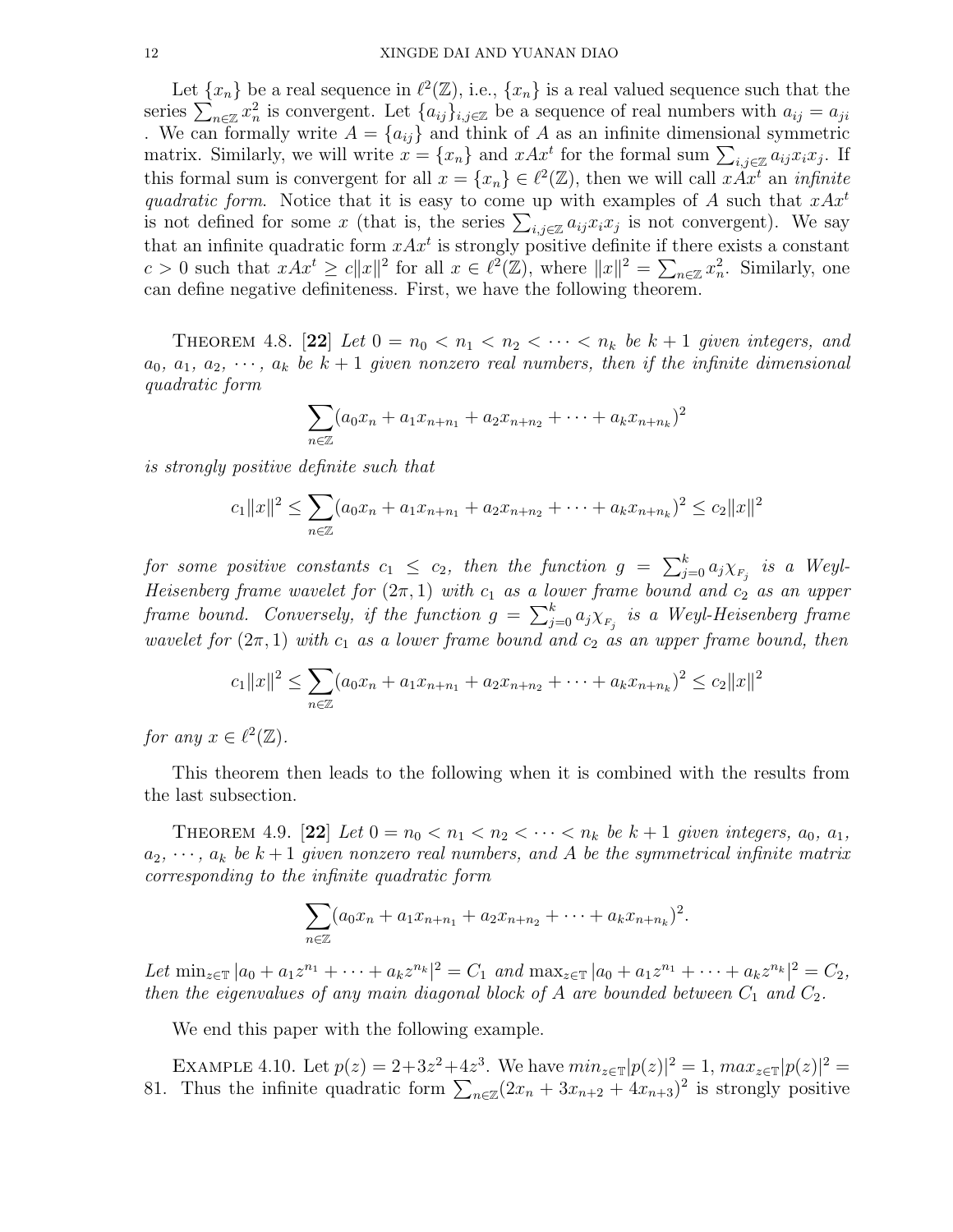definite. The corresponding symmetrical infinite matrix is

B = · · · · · · 0 8 6 12 29 12 6 8 0 · · · · · · · 0 8 6 12 29 12 6 8 0 · · · · · · · 0 8 6 12 29 12 6 8 0 · · · · · · · 0 8 6 12 29 12 6 8 0 · · · · · · · 0 8 6 12 29 12 6 8 0 · · · · · · .

Any eigenvalue  $\lambda$  of any main diagonal block of B must satisfy

$$
1 \leq \lambda \leq 81.
$$

A few main diagonal blocks of the above infinite matrix along with their eigenvalues are

listed below.  
\n
$$
\begin{pmatrix} 29 & 12 \\ 12 & 29 \end{pmatrix}
$$
,  $\lambda_1 = 17$ ,  $\lambda_2 = 41$ .  
\n $\begin{pmatrix} 29 & 12 & 6 \\ 12 & 29 & 12 \\ 6 & 12 & 29 \end{pmatrix}$ ,  $\lambda_1 \approx 14.8$ ,  $\lambda_2 = 23$ ,  $\lambda_3 \approx 49.2$   
\n $\begin{pmatrix} 29 & 12 & 6 & 8 \\ 12 & 29 & 12 & 6 \\ 6 & 12 & 29 & 12 \\ 8 & 6 & 12 & 29 \end{pmatrix}$ ,  $\lambda_1 \approx 12.7$ ,  $\lambda_2 \approx 20.9$ ,  $\lambda_3 \approx 25.3$ ,  $\lambda_4 \approx 57.1$   
\n $\begin{pmatrix} 29 & 12 & 6 & 8 & 0 \\ 12 & 29 & 12 & 6 & 8 \\ 6 & 12 & 29 & 12 & 6 \\ 8 & 6 & 12 & 29 & 12 \\ 0 & 8 & 6 & 12 & 29 \end{pmatrix}$ ,  $\lambda_1 \approx 9.8$ ,  $\lambda_2 \approx 20.7$ ,  $\lambda_3 = 21$ ,  $\lambda_4 = 31$ ,  $\lambda_5 \approx 62.5$ 

#### References

- [1] L. Baggett, H. Medina and K. Merrill, Generalized Multiresolution Analyses, and a Construction Procedure for All Wavelet Sets in  $\mathbb{R}^n$ . J. Fourier Anal. Appl. 5, no. 6 (1999), 563-573.
- [2] L. Baggett and K. Merrill, *Abstract Harmonic Analysis and Wavelets in*  $\mathbb{R}^n$ , The Functional and Harmonic Analysis of Wavelets and Frames, Contemp. Math., 247 (1999) 17–27.
- [3] J. Benedetto and S. Li, The Theory of Multiresolution Analysis Frames and Applications to Filter Banks, Appl. Comp. Harm. Anal., 5(1998), 389–427.
- [4] P. Borwein and T. Erdélyi, On the Zeros of Polynomials with Restricted Coefficients, Illinois Jour. Math. 41 (1997), 667–675.
- [5] P. Borwein, T. Erdélyi and G. Kós, *Littlewood-type problems on* [0, 1], Proc. London Math. Soc. 3 79 (1999), 22–46.
- [6] M. Bownik, Z. Rzeszotnik and D. Speegle, A Characterization of Dimension Functions of Wavelets, Appl. Comput. Harmon. Anal. 10, no. 1 (2001), 71–92.
- [7] P. Casazza and N. Kalton, Roots of Complex Polynomials and Weyl-Heisenberg Frame Sets, Proc. AMS, Vol. 130, no. 8 (2002), 2313-2318.
- [8] I. Daubechies, The wavelet transform, time-freqeency localization and signal analysis, IEEE Trans. Inform. Theory 36 (1990), 961-1005.
- [9] X. Dai, Y. Diao and Q. Gu, Frame Wavelets with Frame Set Support in the Frequency Domain, Illinois J. Math. 48, no. 2 (2004), 539–558.